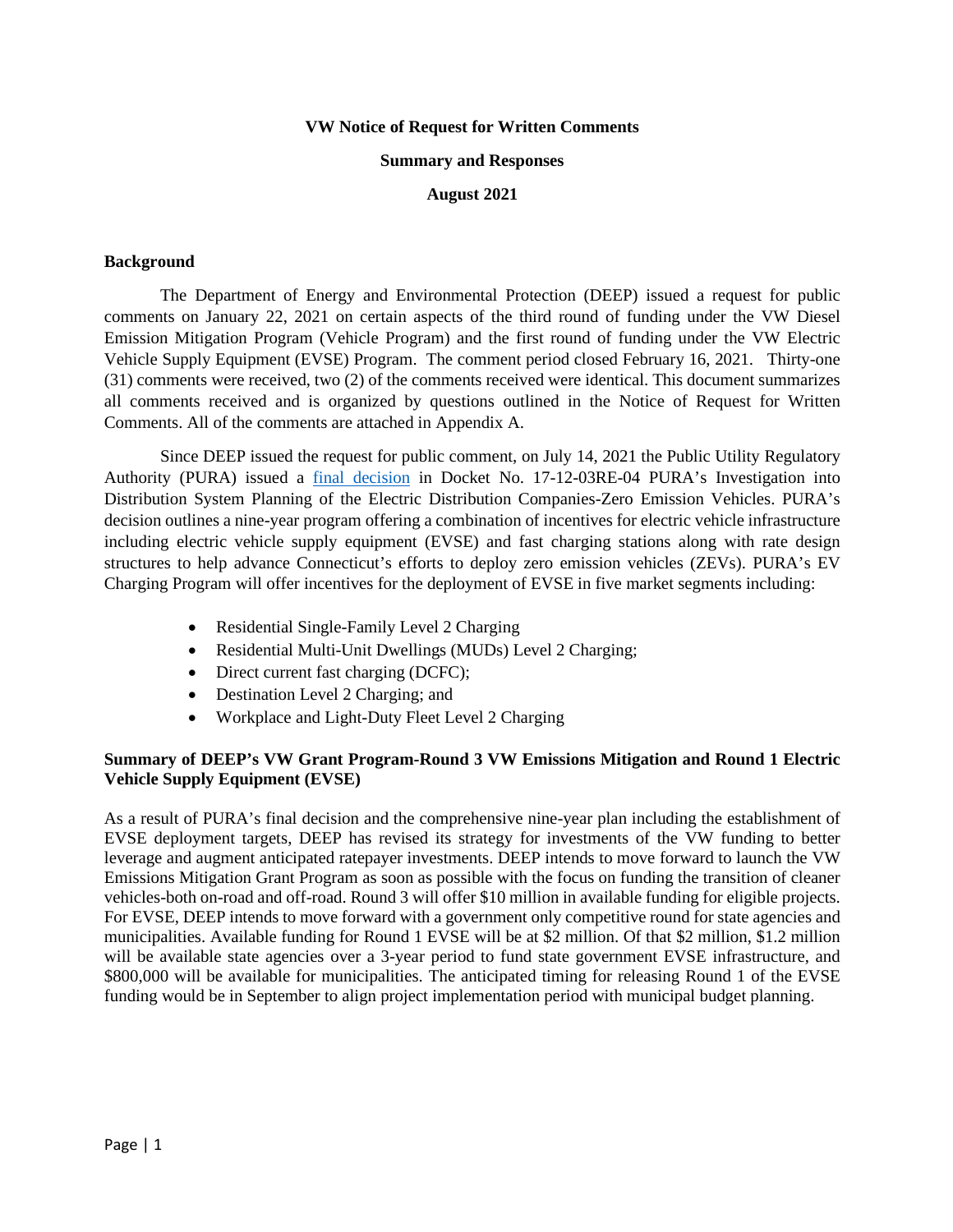## **RESPONSE TO COMMENTS DOCUMENT**

DEEP has reviewed all of the comments submitted, and has considered stakeholder suggestions as part of DEEP's development of Round 3 VW Emissions Mitigation and Round 1 EVSE. The following provides a summary of the comments received and DEEP's consideration of the comments provided.

## **Vehicle Eligibility Under Round 3 of VW Comments**

# *Question 1: Should the third round of the Vehicle Program should favor, or set aside certain quantity of funds, for eligible projects for replacement or repowering with electric vehicle, equipment or engines?*

Comments on Vehicle Eligibility under Round 3 were submitted by the following individuals and organizations: Adelheid Koepfer, Center for Sustainable Energy (CSE), Clean Connecticut Cities Collaborative (CCCC), Daphne Dixon (Live Green), David Hager, Dawn Henry, Diana McCarthy-Bercury, Dusty Garland (Peterbilt), Eugene DeJoannis, EV Club of CT, Greenlots, Lion Electric, Matt Griswold (Judges Farm), Morrissey Consulting, LLC, Motor Transport Association of Connecticut (MTAC), Natural Gas Vehicles of America (NGVA), Rick Newtown, Save the Sound, Sierra Club, and VEIC

- 1. Majority of commenters recommended that DEEP prioritize electric vehicle/equipment replacements.
- 2. Three commenters believe that 65% 75% should be set aside for electric vehicle/equipment replacements, while fourteen commenters believe the third round should only fund zero emissions projects.
- 3. Two commenters also believe further priority should be given to projects proposing to fuel their ZEV replacement with clean energy.
- 4. Eleven comments showed large-scale support to prioritize the electrification of school buses.
- 5. One industry commenter did not agree with favoring electric projects and believes that electric vehicle projects should not be given preferential treatment over vehicle projects powered by any other fuel.
- 6. Three commenters believe the VW program should continue and possibly broaden support for alternative fuel projects.

Based on the comments and the feedback received DEEP intends to:

- a. Allocate 75% (up to \$7.5M) for electric projects, 25% (up to \$2.5M) for all other fuels.
- b. Include preferred criteria in the final RFP for electrified projects using clean energy as power source.
- c. Consider dedicating a future funding round to electric school buses only.

### **Funding Levels for Round 3 of the Vehicle Program Comments**

# *Question 2: Should the overall level of funding proposed for Round 3 of the Vehicle Program, (\$10 million), remain as proposed, be increased or lowered?*

Comments on funding levels for Round 3 were received from Adelheid Koepfer, CCCC, CSE, David Hager, Daphne Dixon (Live Green), Dusty Garland (Peterbilt), Eugene DeJoannis, EV Club of CT, KEW Consultants, Lion Electric, Matt Griswold (Judges Farm), Ryan, LLC, Save the Sound, and Student Transportation of America (STA).

1. Four commenters indicated that the proposed \$10 million is reasonable and believe this commitment will make meaningful progress toward emissions reductions.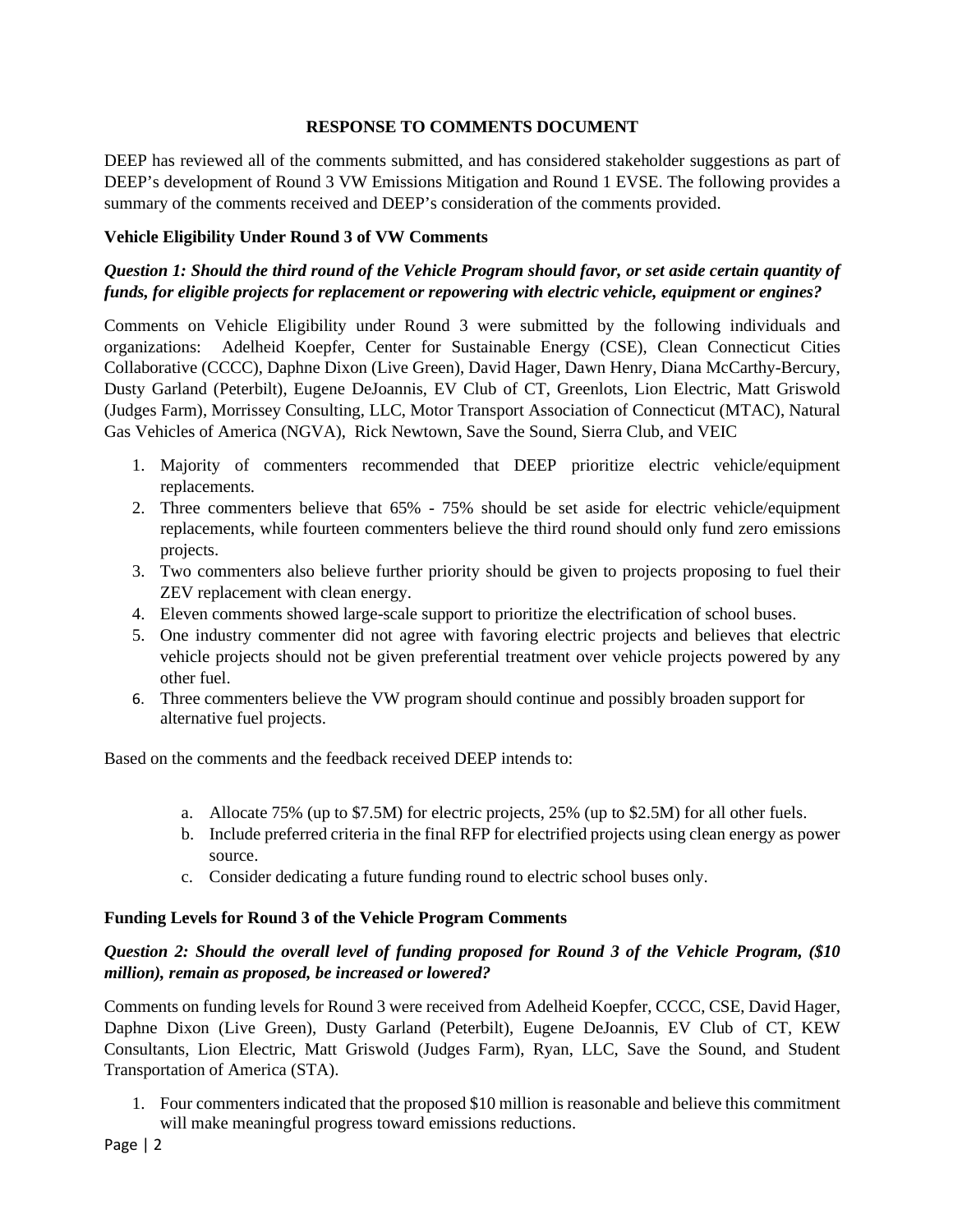- 2. Ten comments favored increasing the amount of funding for Round 3 of the Program. One commenter suggested increasing the Round 3 funding amount to \$16-\$18 million, while some other commenters recommended awarding the remaining balance in the VW settlement during Round 3.
- 3. Two comments recommended that Round 3 be augmented with other funding sources, although DERA funds cannot be used to leverage VW funding. One commenter suggested that Round 3 be coupled with DERA funding to make the projects more viable.
- 4. One comment suggested splitting the remaining CT VW funds in half for two more rounds, Rounds 3 and 4. Once the remaining amount in the VW Settlement is divided in half, if the amount per round is over \$10 million then the funding for Round 3 should be increased.

After reviewing the feedback received DEEP will utilize up to \$10 million for Round 3. Utilizing all remaining funds in this and the next round of funding is not recommended. Reserving funding for later rounds will maximize the benefits of EV technology advances and potentially allow DEEP to leverage VW with other funding sources (e.g., federal infrastructure or PURA make ready).

## **Funding for Round 1 of the VW EVSE Program and RFP Process**

# *Question 3a: Is the proposed level of EVSE funding adequate to make meaningful progress to support the EVSE needs for EV deployment under the ZEV MOU?*

Comments on the Funding for Round 1 of the EVSE Program were submitted by Adelheid Koepfer, CCCC, ChargePoint, CSE, Daphne Dixon (Live Green), Eugene DeJoannis, EV Club of CT, EVgo, FreeWire Technologies (FreeWire), Greenlots, Plug In America, Rick Newtown, Save the Sound, and the Sierra Club.

- 1. Six commenters assert that the proposed level of funding for the EVSE Program is adequate for supporting greater deployment of EVSE and make progress towards EV adoption targets.
- 2. Four commenters believe more funding is needed to achieve a meaningful increase in electric vehicles.
- 3. One commenter preferred prioritizing funding for clean vehicles rather than fueling infrastructure.
- 4. The comments offered a variety of recommendations on the focus of the EVSE program with the suggestions ranging from multi-unit dwellings (MUDs), private city fleets, DCFC or Level 2 for public charging, and locations that provide direct access to Interstate infrastructure (i.e. Rest stops).
- 5. One comment did not favor funding for DCFC since the private market (including major players such as Electrify America, Chargepoint and EVgo) is managing this situation and has momentum.
- 6. One comment suggested limiting future EV charging additions at train stations and communing lots to AC Level 1 options.
- 7. Another comment urged DEEP to not make investments in DC fast chargers at travel stops.
- 8. One commenter believes that funding should focus on DC Fast Charger infrastructure along evacuation routes that are powered by a resilient hybrid gaseous fuel (propane or natural gas with buried fuel lines) generators and batteries systems that are off the grid. As the number of personally owned EV POVs grow, there will be a requirement for DCFC EVSE for people evacuating the coastline in response to storm.
- 9. Two comments urged that EVSE funding be used to support the electrification of school buses.

Most comments received called for increased funding. However, as a result of PURA's final decision to establish a comprehensive nine-year plan for EVSE deployment, DEEP has revised its strategy for investments of the VW funding to better leverage and augment anticipated ratepayer investments.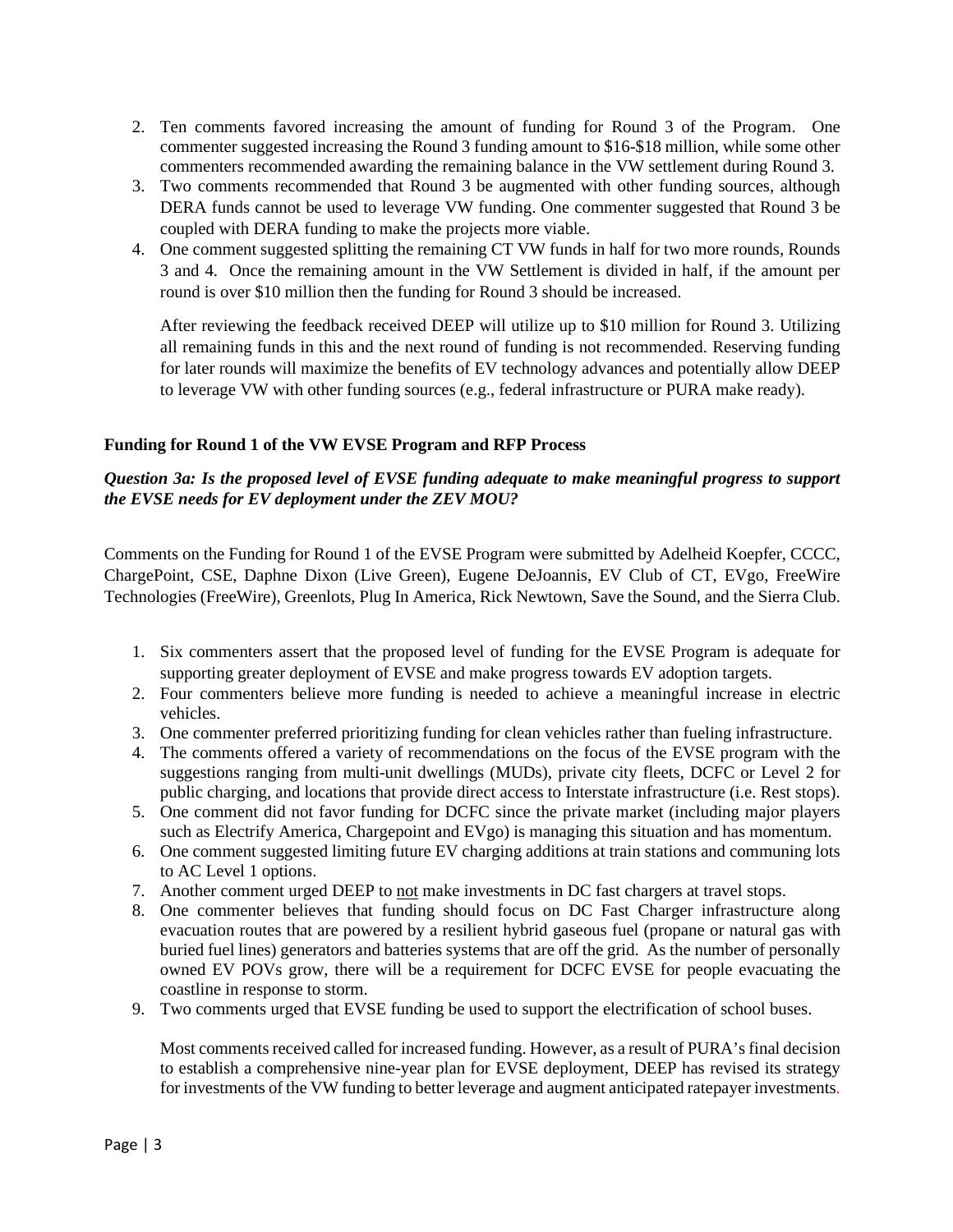DEEP intends to initiate a government-only Round for EVSE funding open to state agencies and municipalities in the September timeframe.

## *Question 3b: Are the funding amounts specified for each allocation (level 2, DCFC, hydrogen refueling) adequate, taking into account the cost of each installation type?*

Comments were submitted regarding funding amounts for EVSE installation types by Adelheid Koepfer, CCCC, ChargePoint, CSE, David Hager, Eugene DeJoannis,, EV Club of CT, EVgo, EVSE LLC, Fuel Cell and Hydrogen Energy Association (FCHEA), FuelCell Energy (FCE), FreeWire, Greenlots, Matt Griswold (Judges Farm), Plug In America, Rick Newtown, Save the Sound, and Vincent Giordano.

- 1. One commenter recommended increasing the EVSE funding to expand the current infrastructure and preferred publicly available charging stations to increase tourism.
- 2. Another comment believes that the funding amounts specified for Level 2 charging infrastructure, DCFC, and hydrogen refueling infrastructure are appropriate
- 3. Two commenters request that the current funding round support BEV and FCEV at least equally if not giving preference to BEV.
- 4. One comment suggests that the share for Level 2 charging funding be at least equal if not much larger than for DCFC funding since it seems that the Fast Charging corridor in CT already exists while public charging in municipalities, farther off those highways, is still lacking.
- 5. A commenter recommends a coordinated approach that provides sufficient charging infrastructure across a variety of public needs, from DCFC "on the go" charging, to destination and workplace Level 2 charging, will be necessary for sustained growth in transportation electrification.
- 6. A commenter advocated for limited additional investments in publicly available, AC Level 2, charging stations and chargers should be free to use initially and converted to a pay for use system.

#### State Agency

Three commenters support the \$1.2 million allocation to publicly available EVSE at state government sites to support public fleet electrification and promote general EV awareness.

### Public DCFC

Four commenters appreciate the funding allocated for public DCFC, with one supporter emphasizing the focus on supporting DCFC projects not only in transit corridors but also in areas with a high density of MUDs to support neighborhood charging for MUD residents.

One commenter recommends that \$1,500,000 be allocated to Public DCFC to incentivize EV use.

#### Public Level 2 Charging

Five commenters feel that Level 2 is the most important category and supported increasing the funding amount to designate between \$500,000 - \$1,300,000 for Public Level 2 charging.

#### Hydrogen

- 1. Eight commenters did not feel that hydrogen should be a priority and suggested reallocating the funding to EVSE to focus on electrification until there is more interest in hydrogen vehicles.
- 2. On the other hand, four commenters support hydrogen infrastructure and recommended increasing funding for a hydrogen fueling station located centrally in Connecticut that is powered using green hydrogen produced through renewable electricity sources.
- 3. Three commenters believe that hydrogen infrastructure development should go beyond merely constructing hydrogen dispensing stations but should also incentivize clean and sustainable methods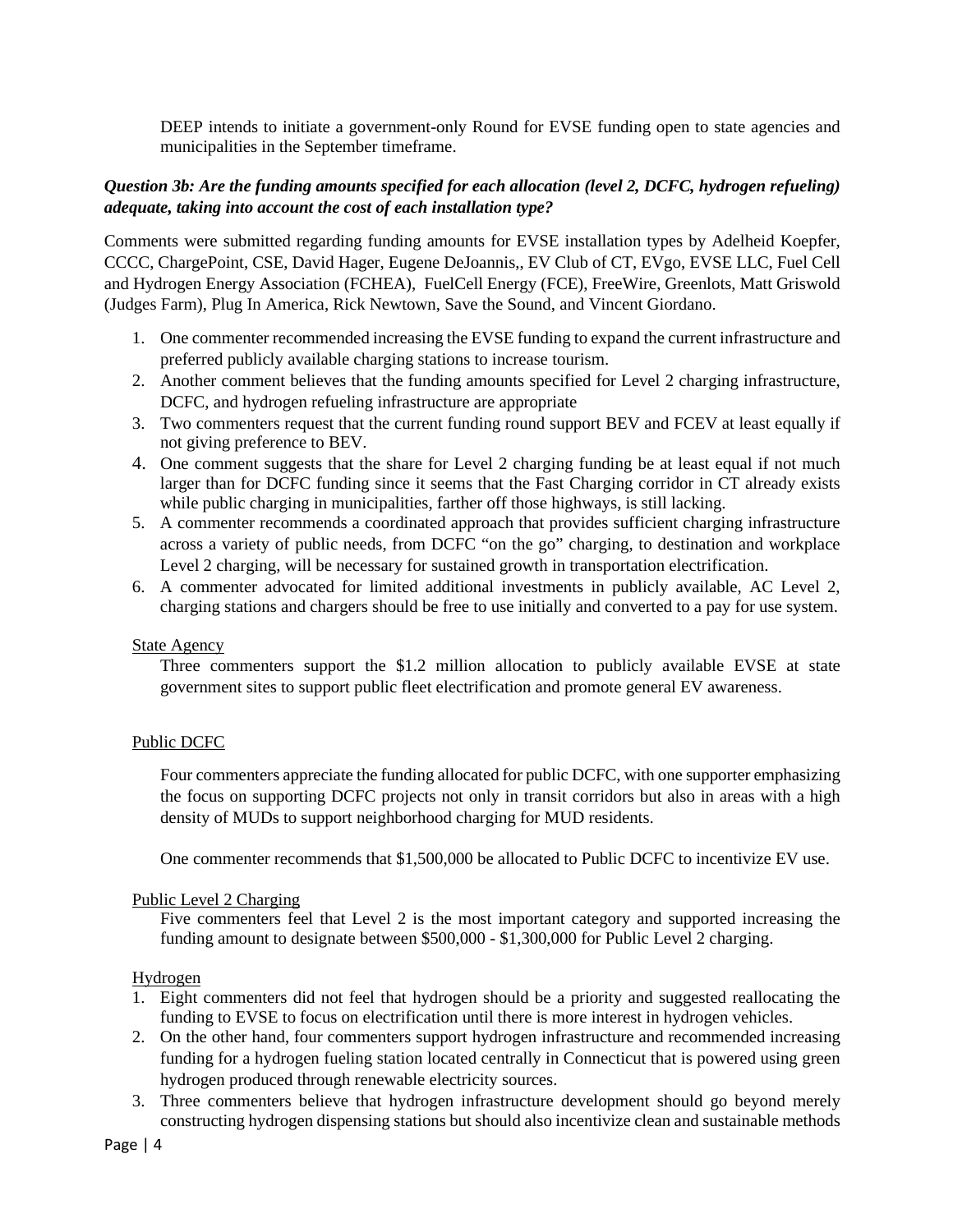of producing, storing, and transporting hydrogen. An industry commenter urged DEEP to recognize and increase incentives for use of green hydrogen infrastructure (e.g., reversible solid-oxide fuel cell) including hydrogen produced. Another comment recommends increasing the size and scale of hydrogen infrastructure (i.e., 1000 Kg/day service) to serve large fleets.

- 4. A commenter proposed that the State of Connecticut fund the use of fuel cell systems to DC fast charge electric vehicles and recommended funding a demonstration project at \$4,000,000.
- 5. One commenter urges CT DEEP to be inclusive of all ZEVs by providing equal funding for both hydrogen refueling infrastructure to support FCEVs and electric charging infrastructure for BEVs.
- 6. A comment suggests that any funding dedicated to hydrogen fueling infrastructure be eligible to be rolled into the EVSE funding category and used for EVSE projects in the event that it is not otherwise subscribed for hydrogen fueling projects.

### Municipal

1. Four comments received support providing funding to expand municipal EV infrastructure including installation of publicly accessible charging stations at town owned properties. One commenter recommended that \$1.5 million dollars be allocated towards this effort.

DEEP intends to develop a government-only round for EVSE funding and maintain the state agency allocation at \$1.2 million dispersed over 3 years to fund state government EVSE infrastructure, and:

- i. Leverage with Congestion Mitigation for Air Quality (CMAQ) funds,
- ii. Leverage with any PURA EVSE programs (or potential federal infrastructure funding),
- iii. Require all EV charging stations to be smart, networked equipment.

### **Structure of the EVSE Program Comments**

# *Question 4: Please provide feedback on whether or the public-private partnership approach should be limited to the fast charging portion of the program or should this be the approach that governs all of the EVSE Program, level 2, fast charging and hydrogen refueling?*

Comments on the structure of the EVSE program were received from Adelheid Koepfer, CCCC, CSE, EV Club of CT, EVgo, EVSE LLC, Greenlots, NGVA, Plug In America, and Save the Sound.

- 1. Seven commenters were supportive of a public/private model and recognized that the partnership can leverage funds.
- 2. Five commenters expressed concern that a public/private model could slow down the Level 2 deployment, particularly for MUD installs and suggested alternative models such as block grants or a rebate style approach for Level 2 EVSE similar to NYSERDA's Charge Ready NY Program and that a public-private partnership between the state and charging network providers approach be limited to the fast charging portion of the EVSE Program.
- 3. One commenter promotes keeping the EVSE funding application window continuous to accommodate a dynamic market.
- 4. One commenter believes that a future funding opportunity should *either* include a holistic role for the state as owner-operator of charging infrastructure *or* offer significant flexibility for the private market to identify individual sites and site hosts.
- 5. Two commenters support partnering with local network providers in Connecticut to keep jobs and dollars in the state.
- 6. Four commenters recommend coordination of deployment of the VW funds with the utility programs being developed in Docket No. 17-12-03RE04. In the case of VTG, one commenter recommends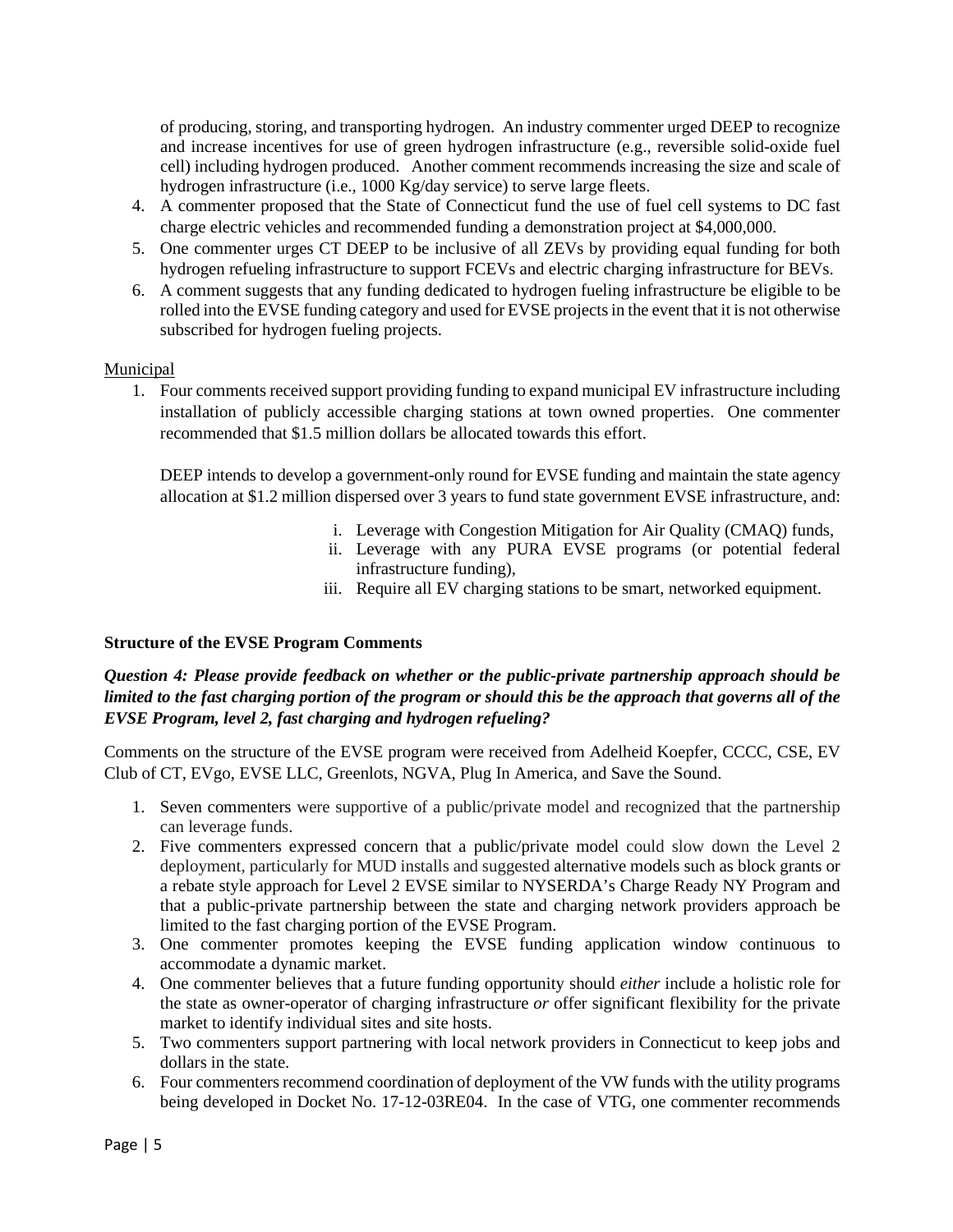the language for this part of the grant should be closely coordinated with representatives of CT's two major utilities.

- 7. The majority of comments agree with the EVSE selection criteria to ensure that proposals are consistent with the policies and goals outlined in Connecticut's EV Roadmap.
- 8. One commenter stressed the need for interoperability, and preference given to smart-charging software or upgrade-readiness of projects, especially V2G/ V2B readiness to help with grid load management.
- 9. To leverage funds, one comment advised that the next VW round of funding be released to coincide with funding opportunities from various federal agencies in the new administration. The commenter mentioned there may be funding through the US Department of Transportation-FWHA Corridor Program and the Clean Cities Program, in addition to the CMAQ funding.

Based on the comments and the feedback, DEEP will factor these considerations into the design of future funding opportunities for EVSE. DEEP agrees that the program design should favor publicprivate model for fast charging only and utilize reimbursement grants consistent with VW grant program design for L2 EVSE and hydrogen refueling. DEEP is deferring this effort until 2022 to enable PURA to fully develop its plans, which will allow DEEP to further leverage the VW funding to address funding gaps identified as part of PURA's ZEV Docket 17-12-03-RE04.

## *Question 5: Other suggestions or comments on the draft RFPs and/or Applicants are welcomed.*

Additional comments were received from Adelheid Koepfer, CCCC, CSE, Diana McCarthy-Bercury, EVgo, KEW Consultants, Lion Electric, Matt Griswold (Judges Farm), NGVA, Ryan, LLC, Save the Sound, Sierra Club, STA, and Vincent Giordano.

Funding and Eligibility

- 1. One comment addressed the 'eligibility' of Class 7 trucks to zero emissions BEVs powered by onsite solar replacements. For the case of electric replacement, the commenter asked that the stipulation that Class 7 trucks only be replaced with Class 7 trucks or smaller be expanded to allow for Class 8 truck replacements as well.
- 2. A comment advocates for VW being applicable to lighter vehicles including police cars and vans.
- 3. One commenter requested rail car movers be included under the locomotive category.
- 4. Two commenters believe that all-electric replacements should be eligible for a higher percentage of funding compared to the other alternative fuels and the minimum funding percentage per project should not be lower than 75% of the total project cost.
- 5. Six commenters requested that school bus eligible engine model years be extended past the cap of 2009 and requested increasing the engine model year eligibility to at least 2012.

Evaluation Criteria, Scoring and Ranking Methodology

- 1. There were three comments on scoring. One commenter requested incorporation of a scoring rubric to develop balanced, quantifiable scoring criteria to score EVSE proposals, while another comment recommended a ranking methodology to prioritize projects that include EVs.
- 2. One commenter favored adding a weighted line item specifically for projects that plan on conversion to BEV under 'Part III: Preferential Criteria' on the Round 3 Application Form. Also, adding a scoring criteria for proposed generation source for BEV conversion.
- 3. One commenter urged DEEP to reconsider including previous experience as an evaluation criteria since it is unfair to EJ communities and other first-time applicants.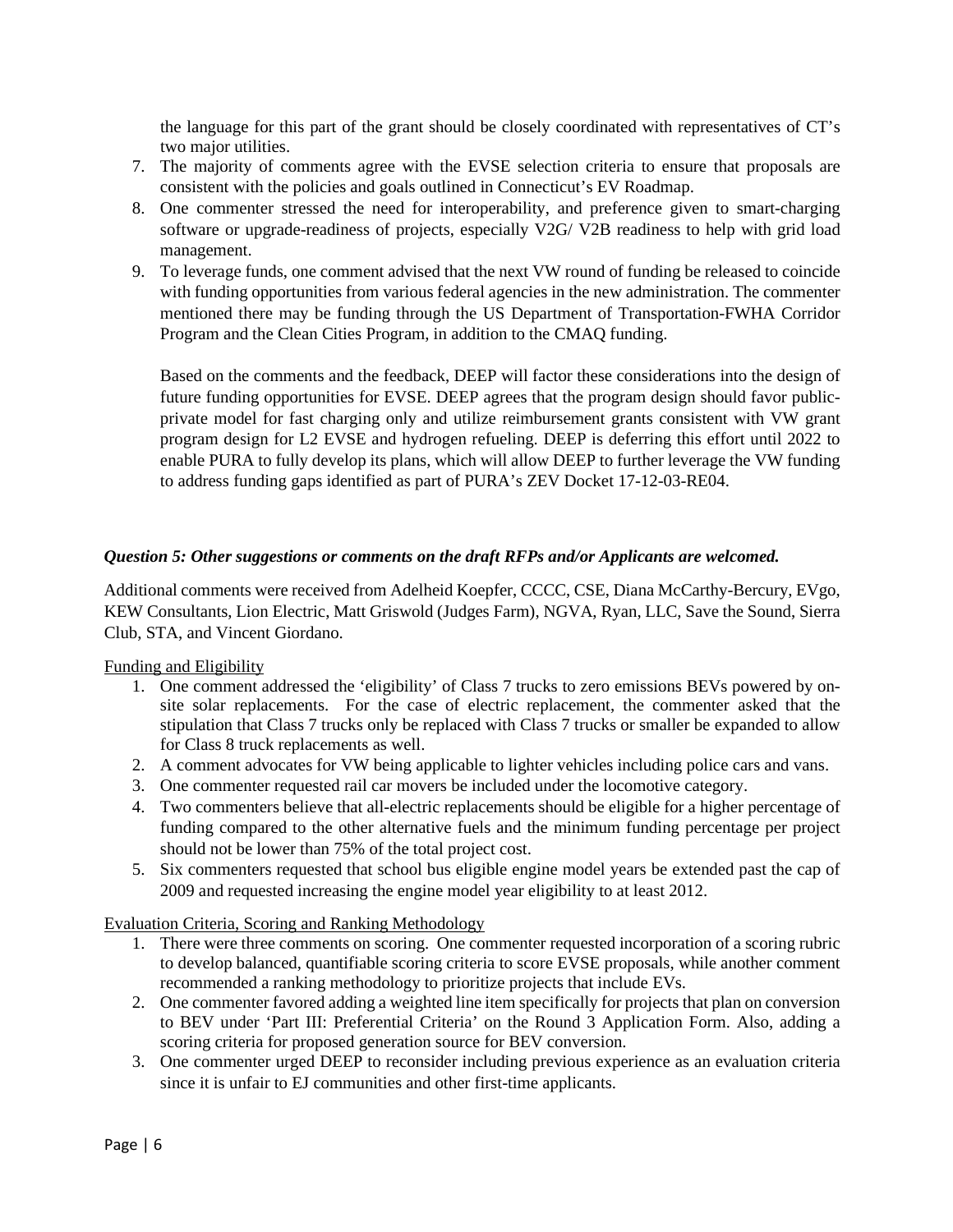- 4. Two commenters encourage prioritization of project proposals from EJ community by earmarking a percentage of available funding to be directed to those communities and increasing the grant award by 10 percent for EJ communities.
- 5. One commenter advised that only electric replacements be eligible in high pollution (nonattainment) areas. The commenter favored a calculation tool for not only emissions reductions, but also number of people affected both directly (one operator vs up to 70 school kids plus driver) and indirectly (operating area; population density; age/ ethnicity/ other group markers).

## EVSE Project Selection Criteria

- 1. A commenter recommended prioritizing projects that include partnerships that provide a match such as a CNG or LNG station being built in locations that will receive the VW funding.
- 2. Commenters encourage the allocation of a portion of the \$2.3 million budget specifically to proposals that offer innovative technologies and solutions and projects that will be completed timely with expeditious deployment.
- 3. One commenter strongly disagreed with demonstrated experience being a criteria and argued the deciding criteria should be how well the project is planned and explained in the application, not how many previous projects the applicant completed.
- 4. A commenter notes that networking is an additional cost factor; therefore, it should be only optional and not influence evaluation for funding.

### **Equipment**

- 1. One comment recommended Combined Charging System (CCS) station technology.
- 2. A commenter warned **not** to purchase auto manufacturer specific chargers (e.g. Tesla or Lucid) or CHAdeMO chargers.
- 3. One commenter encourages the requirement of CHAdeMO per site, not per charger, in line with evolving charger technology and trends in the automaker space.
- 4. One commenter recommended contacting Tesla to see if communities that have Tesla EVSE sites can piggyback on the connection for the site for other DCFCs on the same site plan.
- 5. A commenter recommends that multiple charger EVSE projects be prioritized over single-port proposals, with higher charger per site configurations being prioritized over lower port proposals.
- 6. A comment requested that any analysis be performed for new State buildings include EV level 2 charging infrastructure.
- 7. One commenter recommended locating DCFC to support all drivers by installing EV charging in community locations and not restricting program eligibility to the corridor use.

### Training and Outreach

1. Two comments addressed training and outreach. One comment expressed the need to reserve some funding for a training program for both municipal fleet and public work employees who are responsible for maintaining electric vehicles and infrastructure. Another commenter recommends broadening outreach effort to provide administrative help to communities who want to apply, but struggle with the paperwork since they do not have the resources to devote to preparing a proposal.

### Miscellaneous

- 1. A commenter offered to share a cost-calculator to determine a project's cost-benefit to use cost/ton of emissions reduced to prioritize project submissions.
- 2. One commenter requests clarification on the option for EVSE operators (e.g. municipalities) to charge not for access to the station but for the electricity consumed, in accordance with PA 16-135.
- 3. One commenter suggested that DEEP clarify the issue of municipal budgets and the grant implementation timeframe.